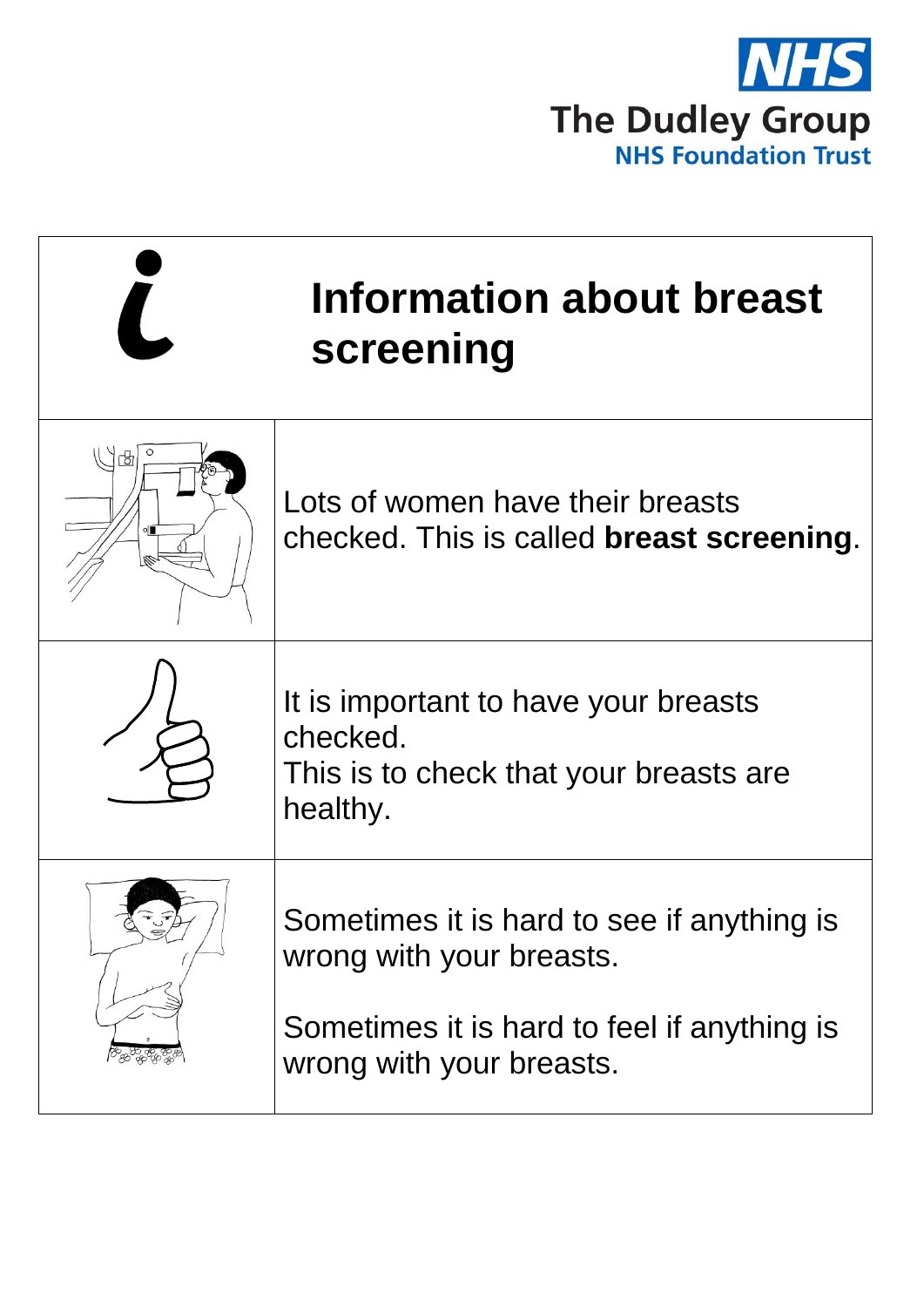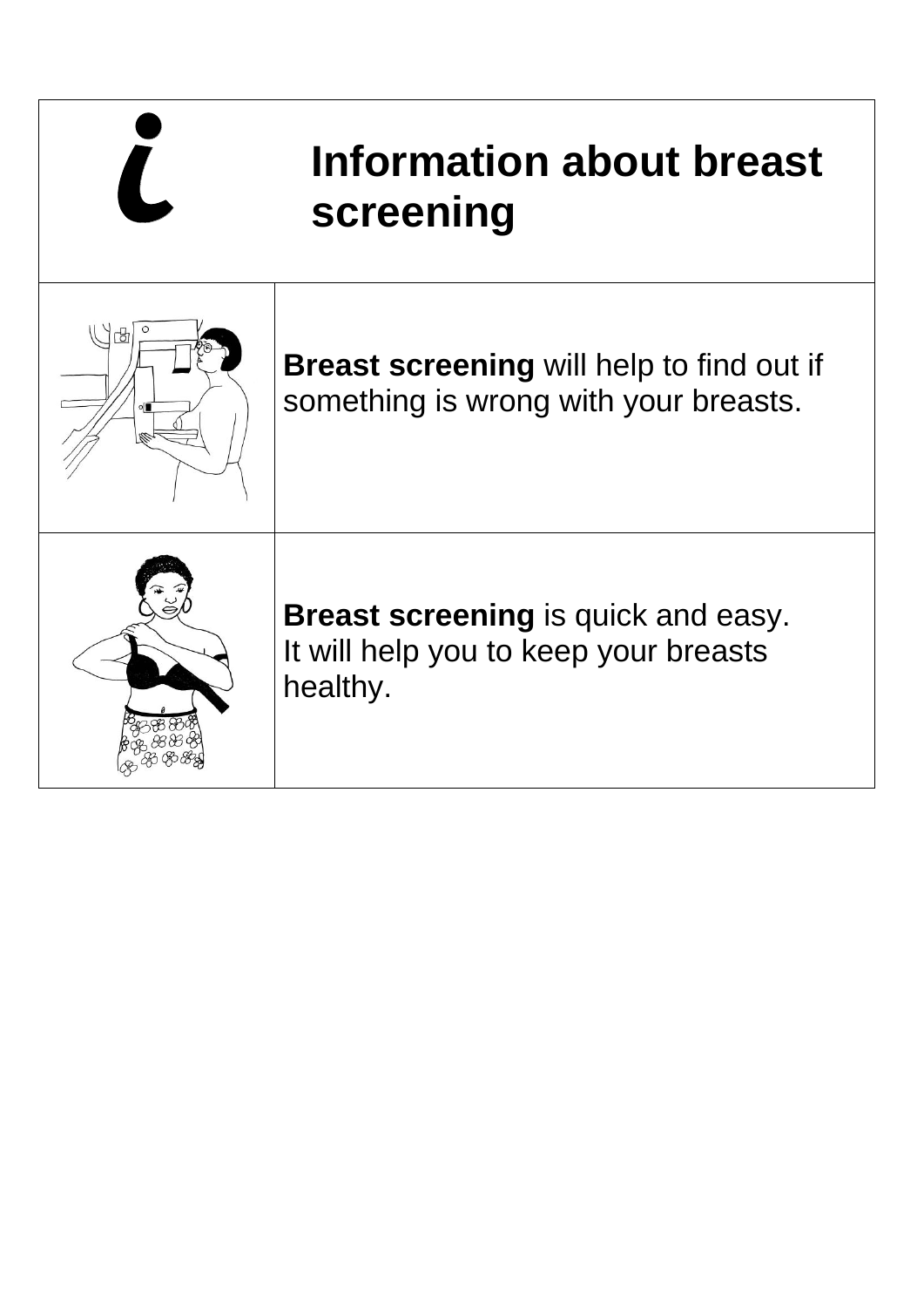

## **What will happen next**

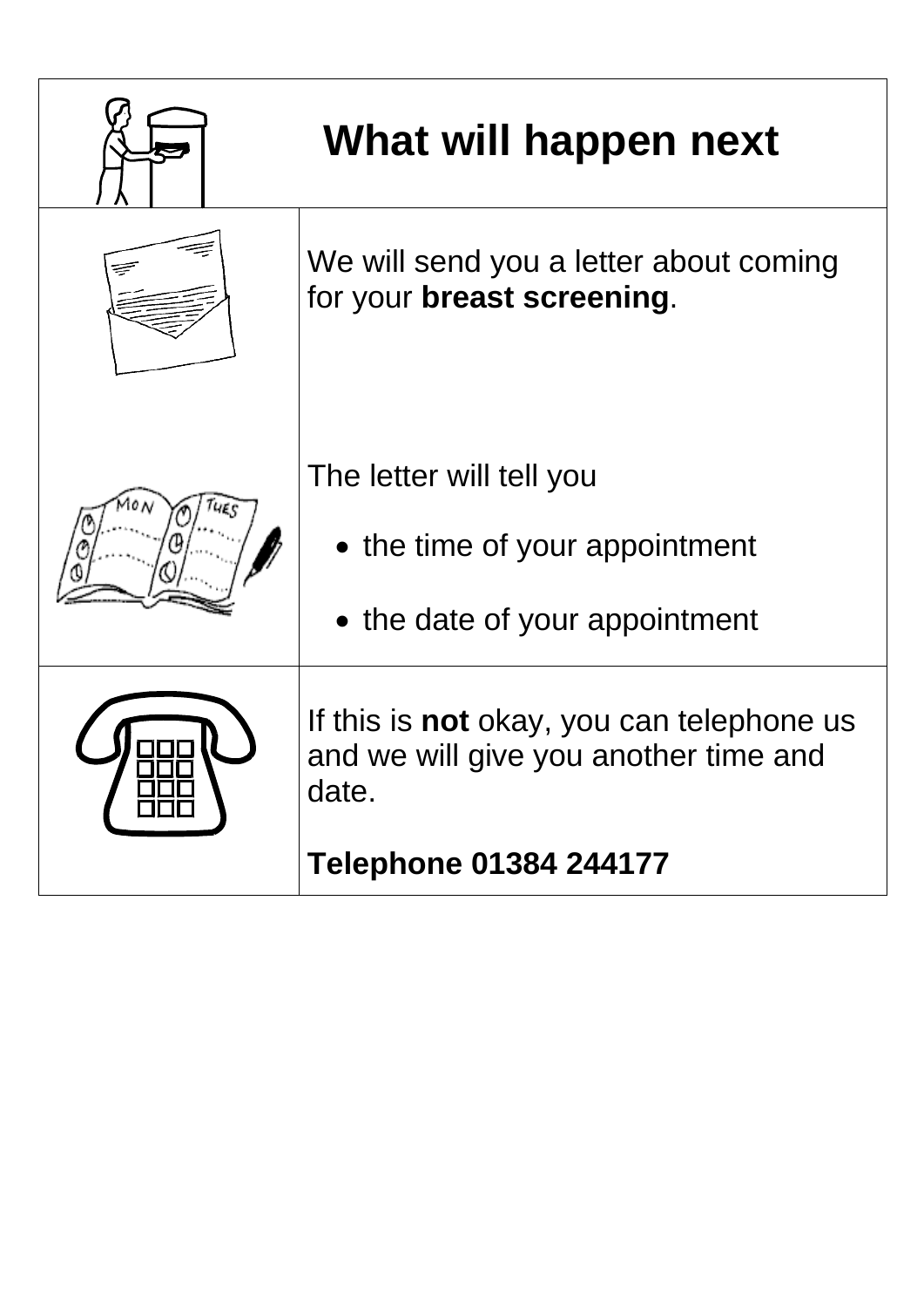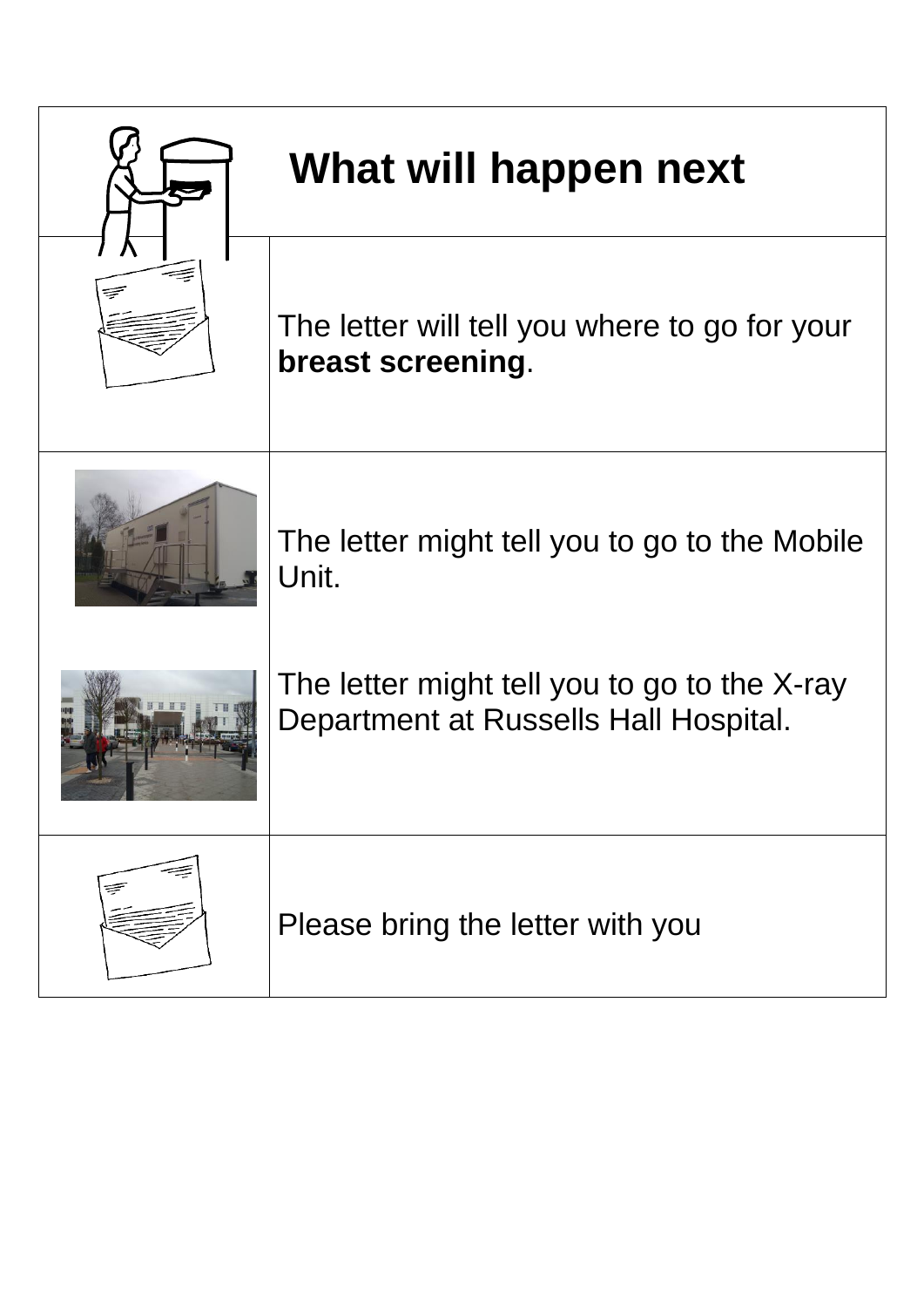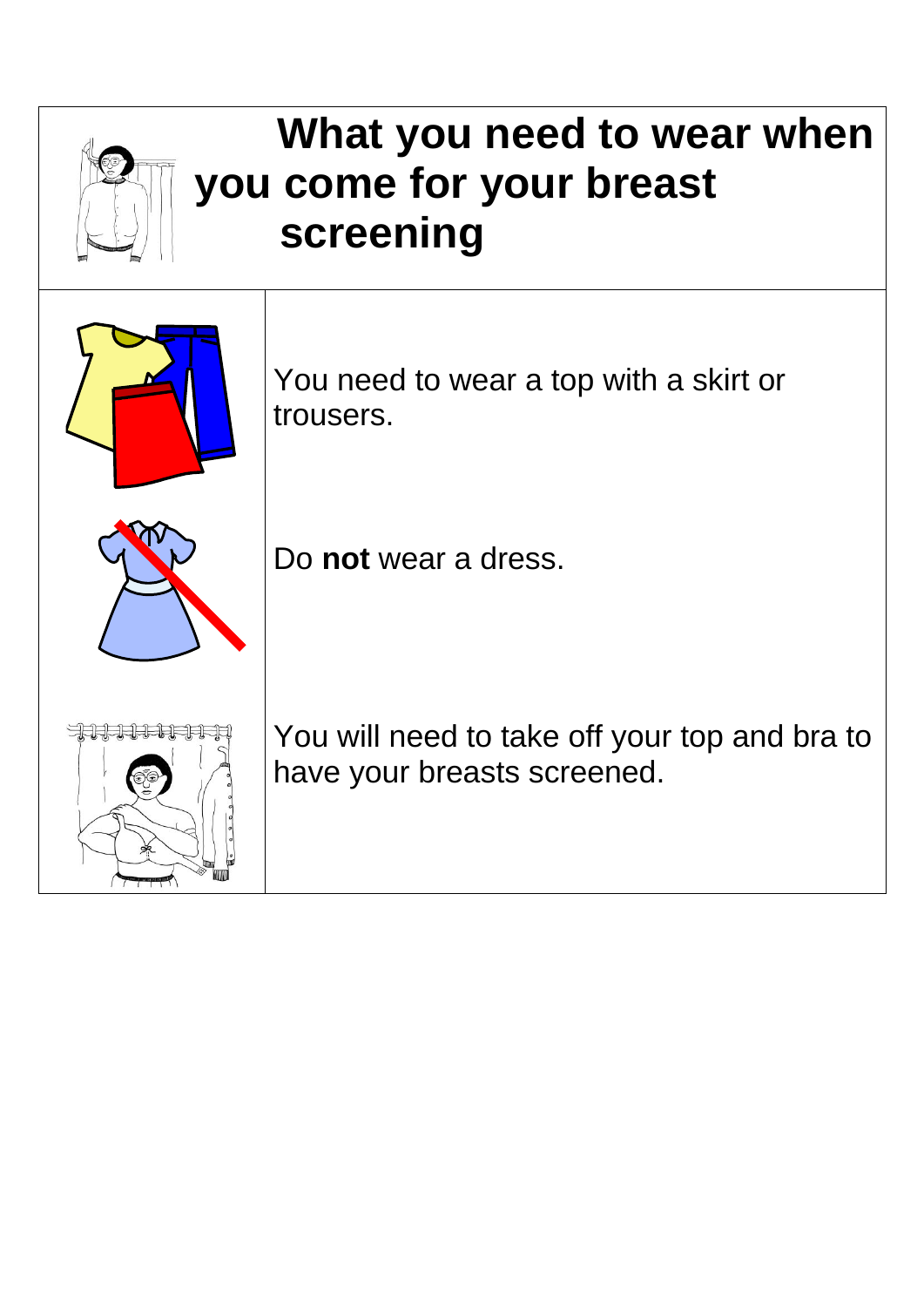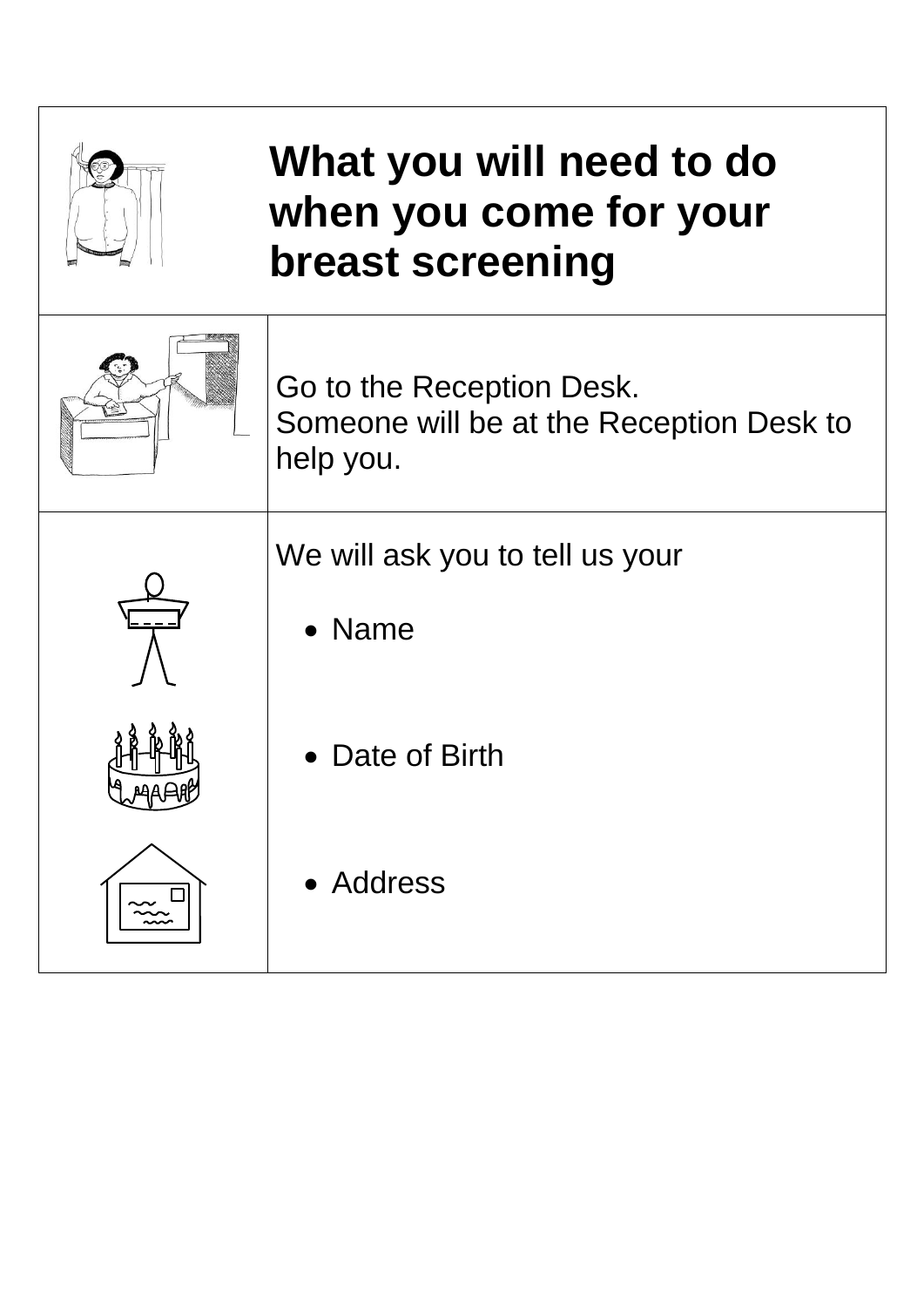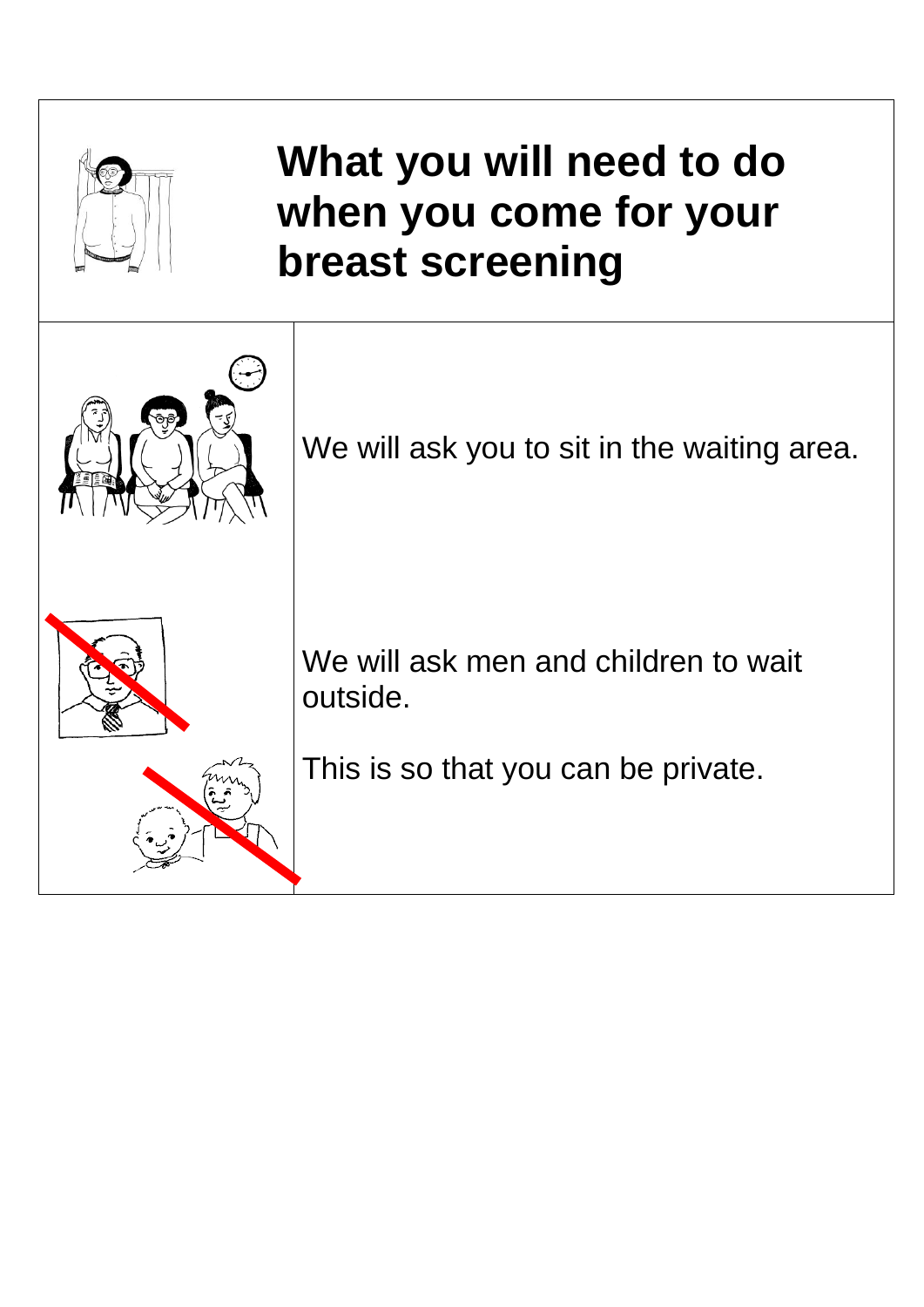| What you will need to do<br>when you come for your<br>breast screening                                               |
|----------------------------------------------------------------------------------------------------------------------|
| We will take you to a changing room.<br>You will need to take off your top and bra to<br>have your breasts screened. |
| We will give you a gown to wear.                                                                                     |
| We will take 4 pictures of your breasts.                                                                             |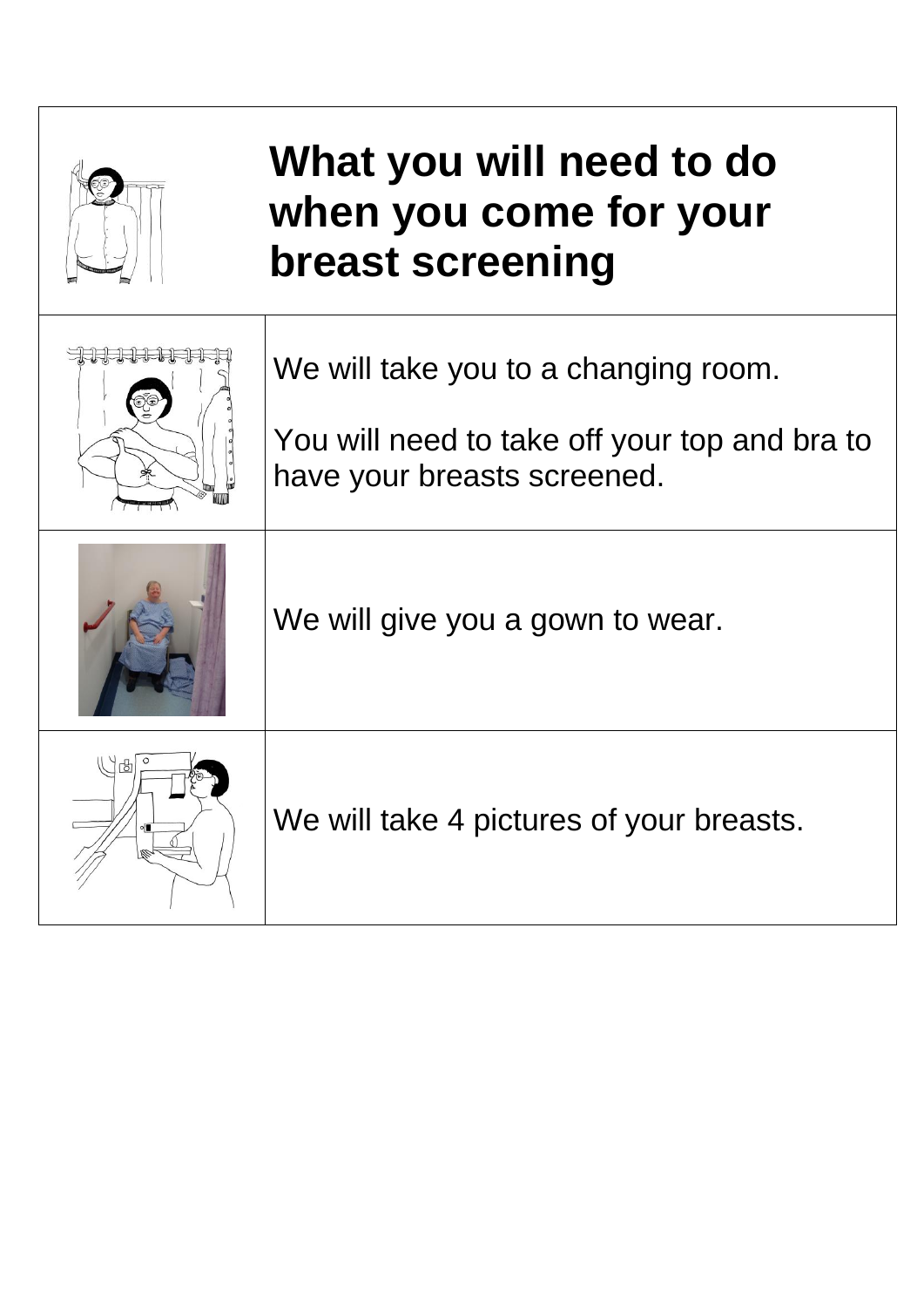| What will happen next                                                                                              |
|--------------------------------------------------------------------------------------------------------------------|
| The doctor will look at the pictures of your<br>breasts.<br>The pictures will show if your breasts are<br>healthy. |
| You will get a letter in 3 weeks.<br>The letter will let you know if everything is<br>OK.                          |
| The letter might ask you to come back to<br><b>Russells Hall Hospital.</b>                                         |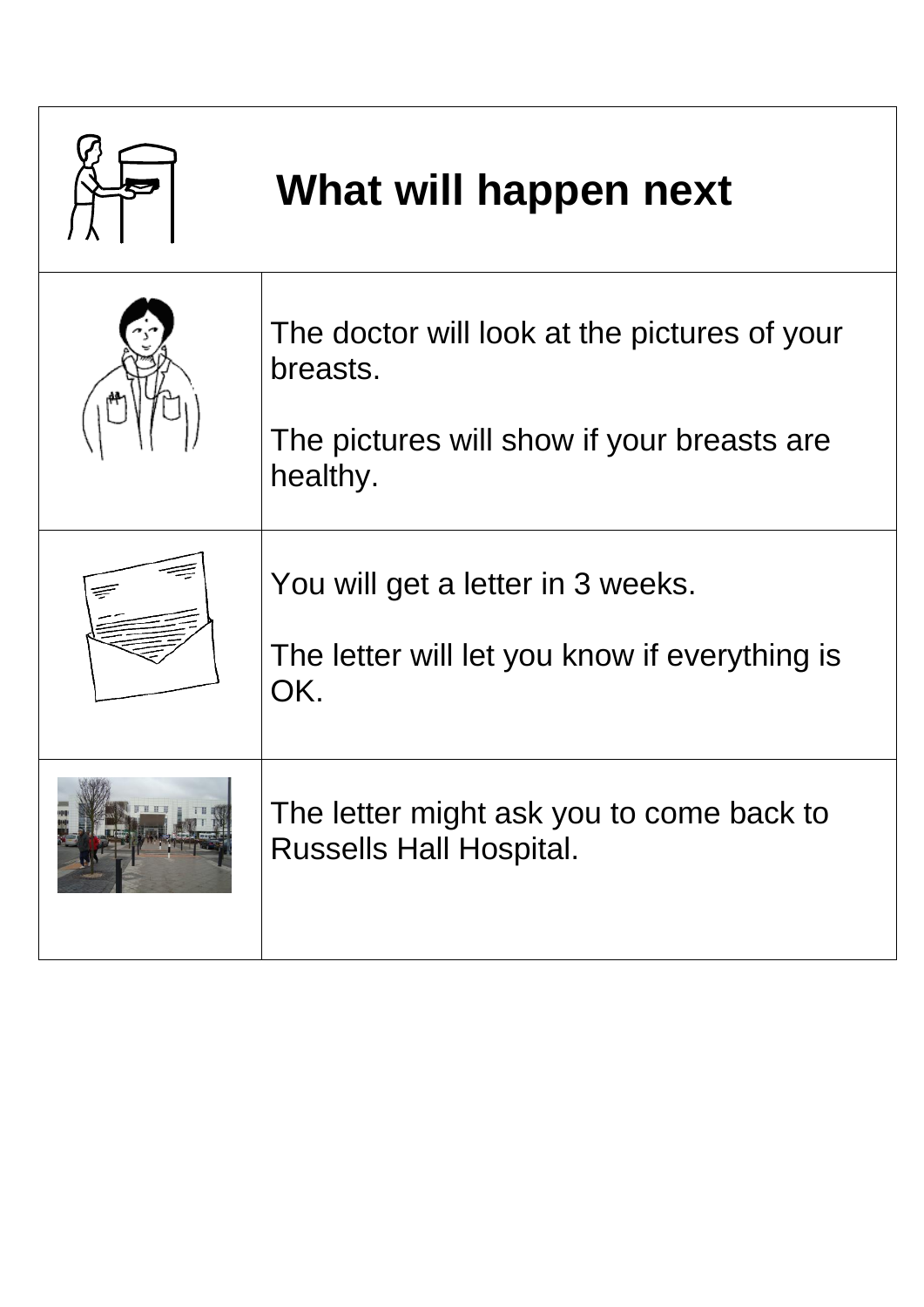

## **Why we might ask you to come back to Russells Hall Hospital**

| Ual | We might ask you to come back to Russells<br><b>Hall Hospital because:</b> |
|-----|----------------------------------------------------------------------------|
|     | • our machine did not work properly                                        |
|     | • the pictures have shown your breasts<br>have changed                     |
| トリル | We will need to take some more pictures of<br>your breasts.                |
|     | The doctor will talk to you about your<br>breasts.                         |